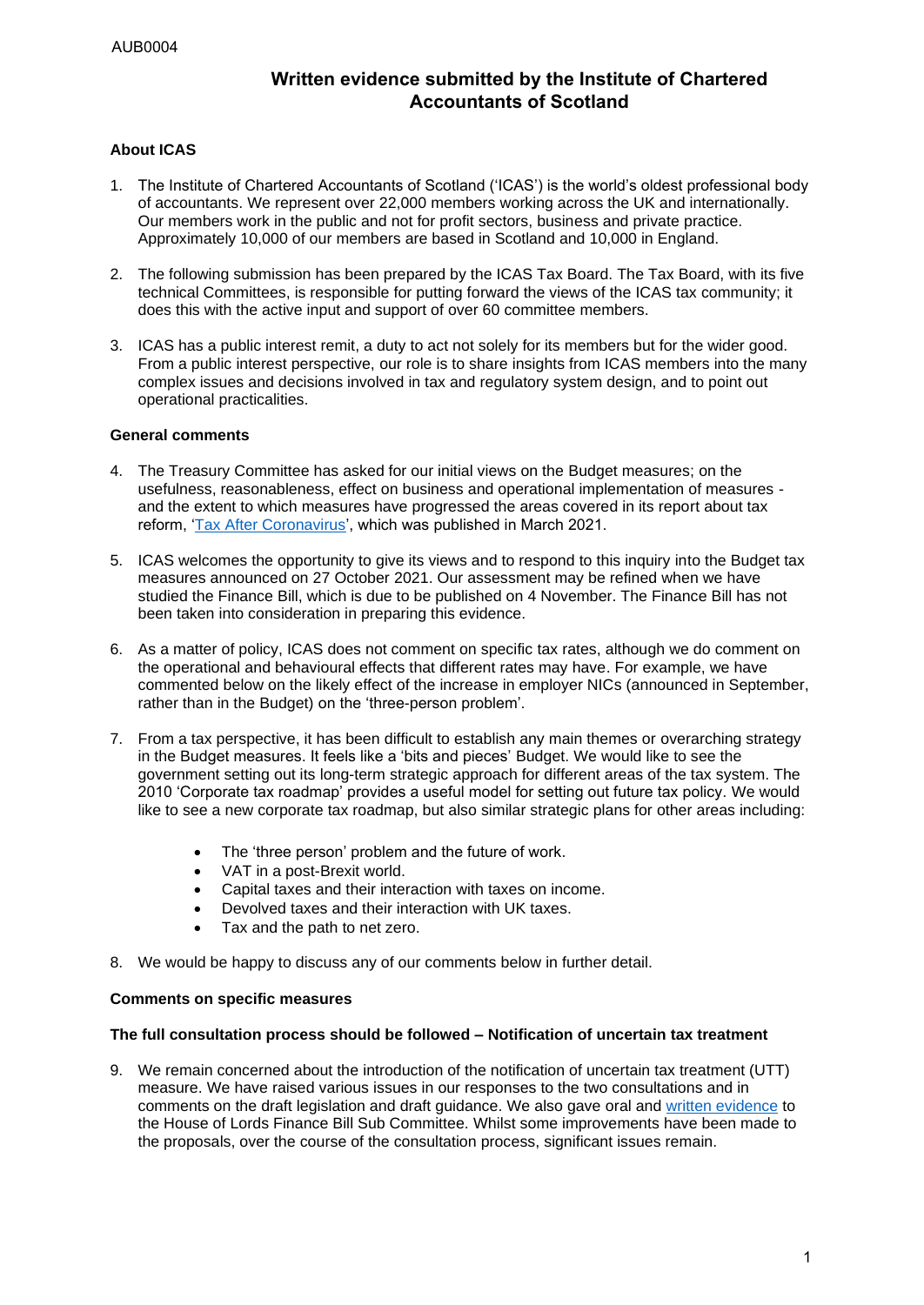- 10. We are pleased to see the Budget announcement that the 'third trigger' (the 'substantial possibility' trigger) will not initially be included in the regime; as currently drafted it is unclear, highly subjective, difficult for businesses to work with and unlikely to deliver useful notifications for HMRC. We hope that it will be permanently dropped from the legislation – but if this is not the case, it needs to be substantially amended.
- 11. The UTT measure illustrates the importance of following the full consultation process set out in the [Tax Consultation Framework](https://assets.publishing.service.gov.uk/government/uploads/system/uploads/attachment_data/file/89261/tax-consultation-framework.pdf) to improve the likelihood of arriving at a satisfactory outcome. Stage 1 of the process - setting out objectives and identifying options – was omitted for the UTT measure. As a result, other options which would not have imposed unnecessary burdens on all large businesses, never seem to have been properly considered by HMRC, leading to poorly targeted legislation and an unsatisfactory outcome.
- 12. We continue to believe that the UTT measure imposes unnecessary administrative burdens on the open and transparent majority of large businesses instead of being properly targeted at the uncooperative minority. This could potentially have been prevented if the full tax consultation process had been followed. Stage 1 would have given HMRC the opportunity to set out its objectives alongside detailed background information about the problem it was seeking to address – other options for action could then have been identified at an early stage and given proper consideration.

## **Basis period reform**

- 13. We believe that basis period reform is sensible in principle. It is a useful simplification for most new businesses, and it is essential to make Making Tax Digital (MTD) for income tax workable.
- 14. We extend a cautious welcome to the Budget announcement that basis period reform will go ahead. We also welcomed the recent government announcement that the start date for MTD for income tax will be delayed for 12 months – and that basis period reform will not come into effect before April 2024.
- 15. Concerns remain, however, that reform of basis periods combined with the move to MTD for income tax will be a significant upheaval for some unincorporated businesses. This comes on top of other pressures arising from dealing with the consequences of the pandemic.
- 16. Basis period reform is likely to have cost implications for some businesses which do not have 31 March or 5 April year ends, as profits for an extended period (up to 23 months in some cases) will be brought into charge in the transitional 12 month assessment period. It was proposed that mitigation through spreading these excess profits over five years would be available – but five years may not be enough in all cases. We have suggested that in exceptional cases (defined by reference to a set percentage increase in taxable profits) spreading over ten years should be available.
- 17. We expect that some businesses will choose to change their accounting dates to 31 March or 5 April but those businesses which cannot do this will have an increased administrative burden going forward, due to the need to apportion profits. Businesses with accounting dates later in the tax year will be particularly badly affected because in addition to apportionment, they will also have to complete their tax returns with provisional figures initially – with amended returns being submitted when the final figures for the second accounting period are available. Partnerships will have to submit amended returns both for the partnership and for individual partners. We have suggested that some of the negative impact could be avoided if businesses were permitted to adjust the provisional figures in the tax return for the next year, rather than by amending the current return.
- 18. HMRC estimates that 7% of sole traders and 33% of trading partnerships do not currently have a 31 March or 5 April year end. It is unclear how many of these will be able to change their accounting date. Whilst some of these businesses will be large partnerships which are part of multinational organisations (and need to use a common accounting date), others will be smaller businesses which cannot change their accounting date for commercial reasons. Businesses in the farming, tourism and hospitality sectors, some of which will be very small and may have difficulty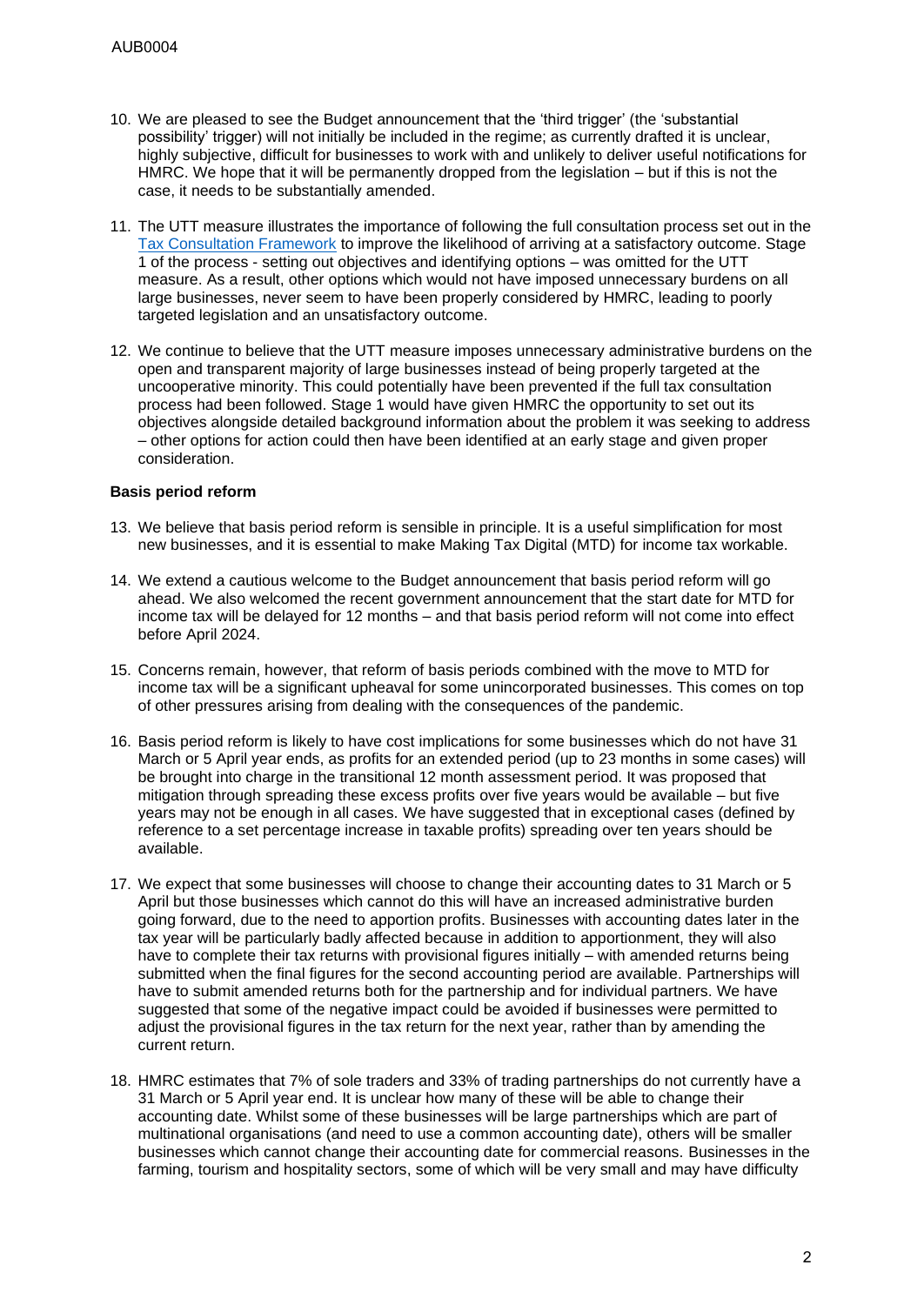coping with the additional burdens, are some of those most likely to be using other accounting dates (30 September or 31 December).

- 19. We hope that the one year delay will be used for further consultation and the identification of various mitigations (like those outlined above), for businesses which will not find basis period reform straightforward.
- 20. Ideally, we believe that basis period reform would be introduced and allowed to 'settle down' for a period, before the introduction of MTD for income tax. The current timetable does not envisage such a gap – so a great deal will need to be accomplished in a very tight timetable.
- 21. Businesses will require suitable software before they can begin preparing for MTD and before they can join the pilot – but very few MTD software products are currently available. Some software providers are likely to have been waiting for certainty about basis period reform (and the mandatory start date for MTD) before finalising their products. It is important that HMRC works with software providers to ensure that a range of suitable software is available in time for all businesses (which want to do so) to join the MTD pilot for a full year ahead of the mandatory MTD start date.
- 22. MTD for income tax regulations were laid in September, but we assume that these will now be revised to take account of basis period reform – we hope that this will address some of the problem areas identified, particularly around year end finalisation processes and the interaction with self assessment.

## **Research and development (R&D)**

- 23. We note that the Budget proposes two changes to R&D tax relief with a view to encouraging additional investment in research and development. One change is to extend the definition of qualifying R&D to include cloud and data services.
- 24. We receive considerable feedback from our members, expressing concerns about the activities of some R&D claims 'specialists' who offer to make R&D claims for clients, in some cases where it does not appear that R&D within the meaning of the legislation is taking place. Some of these advisers pursue aggressive claims (often with fees based on a percentage of the claim). The proposals in the Budget to extend the eligible qualifying expenditure, may well intensify the problem by encouraging more claims.
- 25. Such aggressive R&D claims may at best be questionable; at worst they are fraudulent. There are two aspects to preventing such claims:
	- Additional HMRC compliance activity so that more of the dubious claims are stopped and advisers are deterred from submitting them because there is a better chance that they will be picked up.
	- The ability to give advice or make claims should be restricted to those who meet the standards that apply to tax advisory work set out in PCRT (which now includes topical [guidance on R&D\)](https://www.icas.com/__data/assets/pdf_file/0008/543347/RD-Helpsheet-PCRT-June-2020-FINAL.pdf). In our view, R&D firms (whether claims service or advisory) are giving tax advice – they are advising on how much R&D to claim in accordance with tax law.
- 26. Addressing the issue of who is permitted to give tax advice is part of the work that HMRC and the government have been conducting into 'raising standards' in the tax advice market. However, it may be that certain niche areas of tax advice, such as R&D claims services, should be used as the basis of a test scheme for regulation, particularly if the Budget measure encourages additional investment in R&D and generates more claims.

# **Tax administration**

27. It was announced in the Budget that legislation will be included in the Finance Bill 2021/22 to 'put beyond doubt' that HMRC may use 'discovery' assessing powers to recover certain tax charges such as the High Income Child Benefit Charge (HICBC), Gift Aid donations and certain pension charges.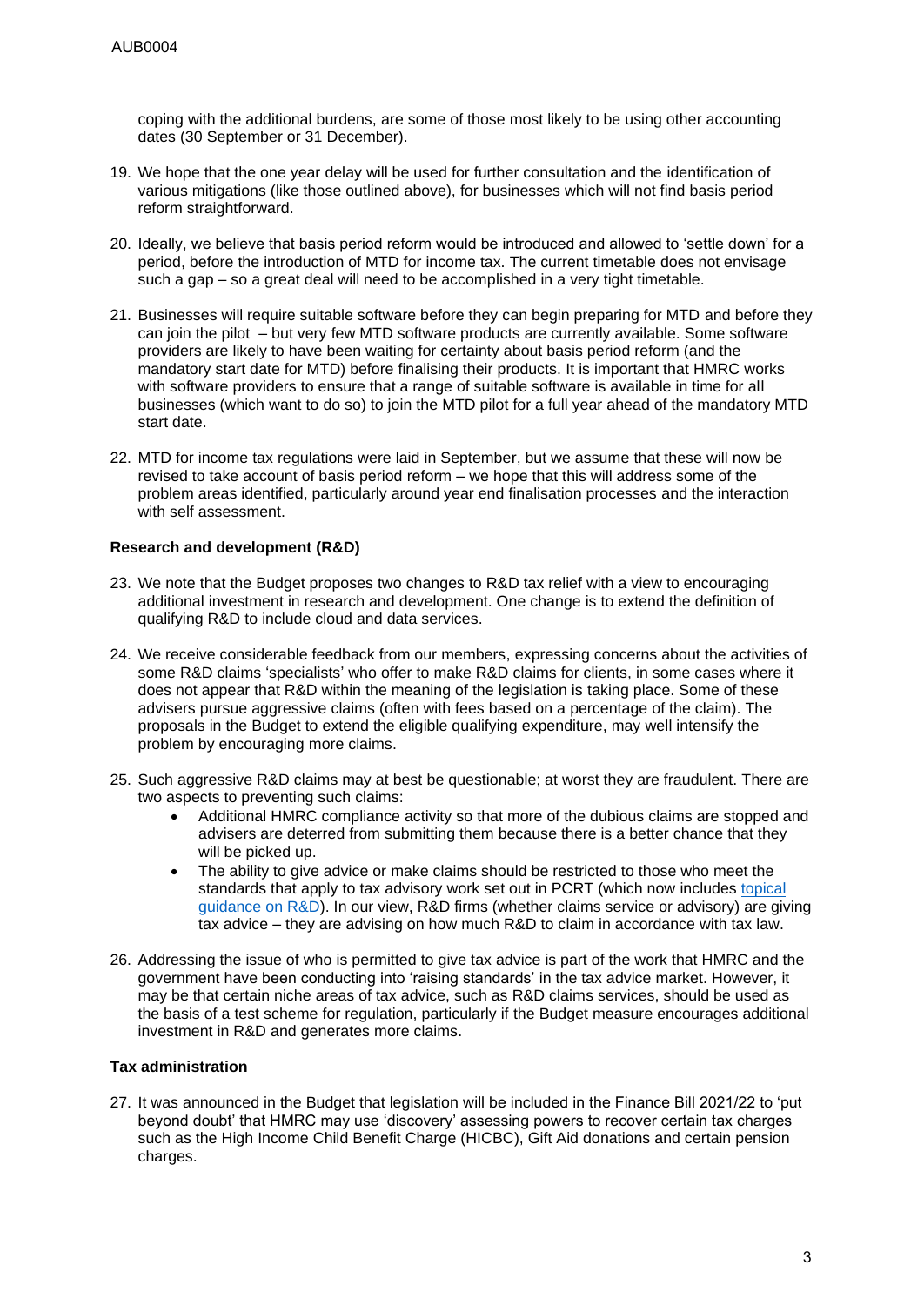- 28. One of the main reasons behind this measure is the decision of the Upper Tier Tax Tribunal in a recent case. The Tribunal found that HMRC did not have the power to recover an individual's HICBC by issuing a discovery assessment under section 29(1)(a) of the Taxes Management Act 1970, where that individual had failed to report their HICBC to HMRC and failed to file a tax return for the relevant tax year.
- 29. Whilst the Tribunal accepted that the individual was still liable to HICBC, it concluded that the assessments were not validly raised. We understand that the case is being appealed by HMRC but in the meantime, this measure should address the immediate problem.
- 30. However, it fails to address the much wider problem which arises because the Taxes Management Act 1970 (TMA) is no longer fit for purpose. There has been no consolidation since 1970 and legislation dealing with tax administration is now scattered across TMA and various other statutes and regulations. It is difficult for taxpayers to understand and apply the legislation to their own tax affairs, or to appreciate the powers HMRC can exercise and any safeguards which exist. The legislation is also not keeping up with technological developments or with new approaches to taxation (HICBC is effectively a mechanism for reducing the child benefit paid to higher earners rather than a 'normal' tax).
- 31. This is not the first time an unsatisfactory sticking plaster has had to be applied to address a problem with the creaking tax administration legislation. Finance Act 2020 included a section to put beyond doubt that HMRC's use of large-scale automated processes is, and always has been, in line with the law – also introduced in response to taxpayer challenges to the legal validity of HMRC's approach.
- 32. We strongly believe that the time has come for a consolidation of all tax management and administration provisions in a new Taxes Management Act. Piecemeal attempts to patch up the system, such as this measure (and the similar one in Finance Act 2020), do not address the underlying problems. The opportunity could also be taken to rewrite the legislation in the more user-friendly style adopted by the Tax Law Rewrite project.

# **Capital Taxes**

- 33. We welcome the Budget announcement that legislation will be introduced in Finance Bill 2021/22:
	- to extend the time limit for delivering returns of UK residential property disposals (and paying the CGT) from 30 days to 60 days; and
	- to clarify (for UK residents) that where a gain arises in relation to a mixed-use property that only the portion of the gain that is the residential property gain is to be reported and tax paid.
- 34. HMRC's UK Property Reporting Service has caused problems for agents and their clients ever since its introduction, not least because the process for giving agents access to clients' property accounts is complicated, time consuming and sometimes does not work. Difficulties have also emerged where CGT on the disposal of residential property has been overpaid but cannot automatically be offset against self assessment liabilities (the two systems are not integrated).
- 35. Whilst the extension of the time limit does not address all the problems arising from a poorly designed system which does not interact properly with the self-assessment system, it does at least allow more time for taxpayers to consider whether they might need to report, take advice, authorise an agent (where relevant) and file the return - before penalties become an issue.
- 36. We would like to see lessons learned from the problems which have arisen with the UK Property Reporting Service (and the problems encountered previously with the Trust Registration Service) – and applied to the design of any future tax reporting and registration systems.
- 37. Extending this time limit was one recommendation made by the Office of Tax Simplification (OTS) in its second report on capital gains tax. The OTS has produced several reports in the last few years, into both CGT and inheritance tax (and the interaction between the two):
	- Office of Tax [Simplification:](https://assets.publishing.service.gov.uk/government/uploads/system/uploads/attachment_data/file/758367/Final_Inheritance_Tax_Report_-_web_copy.pdf) Inheritance Tax Review first report: overview of the tax and dealing with [administration](https://assets.publishing.service.gov.uk/government/uploads/system/uploads/attachment_data/file/758367/Final_Inheritance_Tax_Report_-_web_copy.pdf) (November 2018).